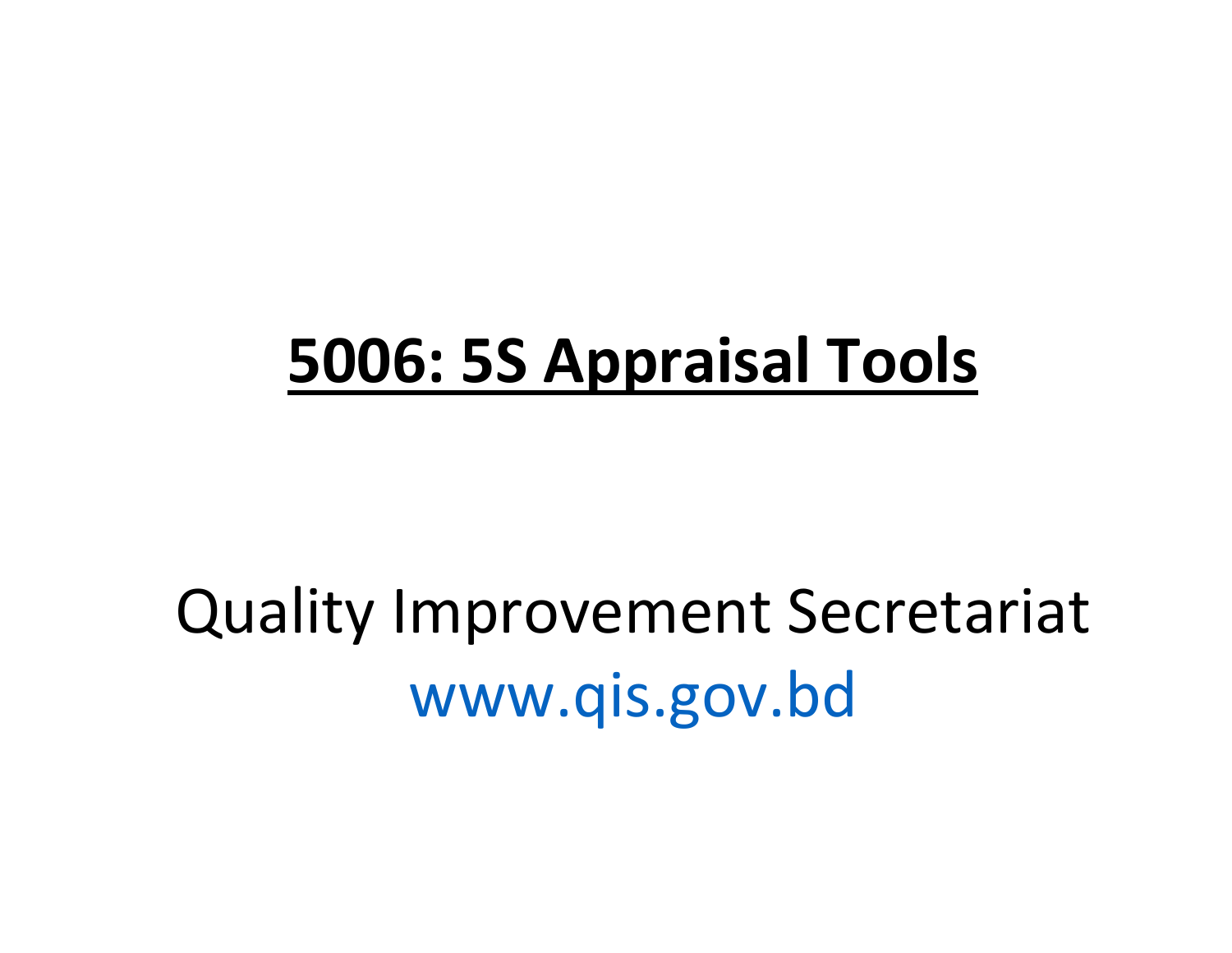## 5S Appraisal Tools

| 1   | 5S Leadership of the CEO & Management<br>Rule & Commitment of Top Management,<br>Sustainability of 5-S activity, Training<br>Programm for middle Mgt., Setting up 5-S<br>Committees, 5-S Campaigns | Very poorly<br>Implemented                   | <b>Poorly Implemented</b>                                       | <b>Farley Implemented</b>                                                        | <b>Well Implemented</b>                                                                              | <b>Very Well Implemented</b>                                                                             |
|-----|----------------------------------------------------------------------------------------------------------------------------------------------------------------------------------------------------|----------------------------------------------|-----------------------------------------------------------------|----------------------------------------------------------------------------------|------------------------------------------------------------------------------------------------------|----------------------------------------------------------------------------------------------------------|
| 1.1 | 5-S knowledge/Understanding/Awareness of<br>Executives & Supervisors                                                                                                                               | Managers has NO<br>knowledge on 5S           | Managers has little<br>knowledge on 5S                          | There is general<br>knowledge on 5S and<br>understanding aware<br>of it          | Managers has storng<br>knowledge.<br>Understanding,<br>Awareness of 5S                               | Managers has strong<br>knowledge/Understanding/Aw<br>areness of 5S and<br>disseminating to other workers |
| 1.2 | 5-S knowledge/Understanding/ Awareness of<br><b>Executive &amp; Supervisors</b>                                                                                                                    | No involvement/<br>Commitment of<br>managers | Little Involvement /<br>Commitment of<br>Manager                | Managers has general<br>knowledge on 5S &<br>implementing in<br>limited areas    | Managers are taking<br>initiative to<br>implement 5S in the<br>working place and<br>progress in seen | 5S involvement & Commitment<br>of Executives & Supervisors is<br>strongly observed with<br>evidence      |
| 1.3 | 5-S Monthly progress meeting Minutes &<br>Audits by Patrol teams etc.                                                                                                                              | No Meeting /<br>Patrolling held              | Meeting/Patrolling are<br>scheduled but not<br>conducted        | Meeting/Patrolling are<br>scheduled &<br>irregularly conducted                   | Meeting/Patrolling<br>are scheduled &<br>conducted but week<br>record keeping                        | Meeting/Patrolling are<br>scheduled & conducted &<br>record kept properly                                |
| 1.4 | 5-S Manual developed with many relevant<br>details                                                                                                                                                 | No 5-S Manual<br>found                       | Knows the necessity of<br>manual but manual is<br>not developed | References and<br>necessary documents<br>are collected for<br>manual development | It is on the process of<br>manual development                                                        | 5-S Manual developed with<br>many relevant details                                                       |
| 1.5 | Evidence of Training conducted for<br>Management staff                                                                                                                                             | No evidence of<br>training                   | 5-S Concept is<br>disseminated                                  | Training is conducted<br>in OJT level                                            | All managers trained<br>but no record or<br>report                                                   | All managers trained with<br>record and training mechanism                                               |

|     | <b>SEIRI (SORTING)</b>                         |                       |                        |                            |                       |                                |
|-----|------------------------------------------------|-----------------------|------------------------|----------------------------|-----------------------|--------------------------------|
|     | Clutter free environment in Premises, Inside   | <b>Very Poorly</b>    |                        | <b>Farley Implemented:</b> | Well Implemented:     | Very well Implemented:         |
|     | Offices, Work Place, etc. Evidence of removal  | Implemented:          | Poorly Implemented:    |                            |                       |                                |
|     | of unwanted items should be all around         |                       |                        |                            |                       |                                |
| 2.1 | Outside & Inside areas of the premises free of | Lots of clutter found | Often clutter found    | Clutter found outside      | Clutter found outside | Outside & inside areas the     |
|     | clutter                                        | outside & inside      | outside & inside areas | & inside areas the         | & inside areas the    | premises completely free of    |
|     |                                                | areas the premises    | the premises           | premises occasionally      | premises              | clutter                        |
|     |                                                |                       |                        |                            | exceptionally         |                                |
| 2.2 | Unwanted items removed from Premises,          | Lots of unnecessary   | Unnecessary items are  | Unnecessary items are      | Unnecessary items     | Unwanted items are             |
|     | Offices, Work Place, etc.                      | items found in        | often left in working  | seen at Premises,          | are completely        | completely removed from        |
|     |                                                | working place         | place without notice   | Offices, Work Place,       | removed from          | Premises, Offices, Work Place, |
|     |                                                |                       |                        | etc occasionally           | Premises, Offices,    | etc. and stored in Unnecessary |
|     |                                                |                       |                        |                            | Work Place, etc.      | item or discarded              |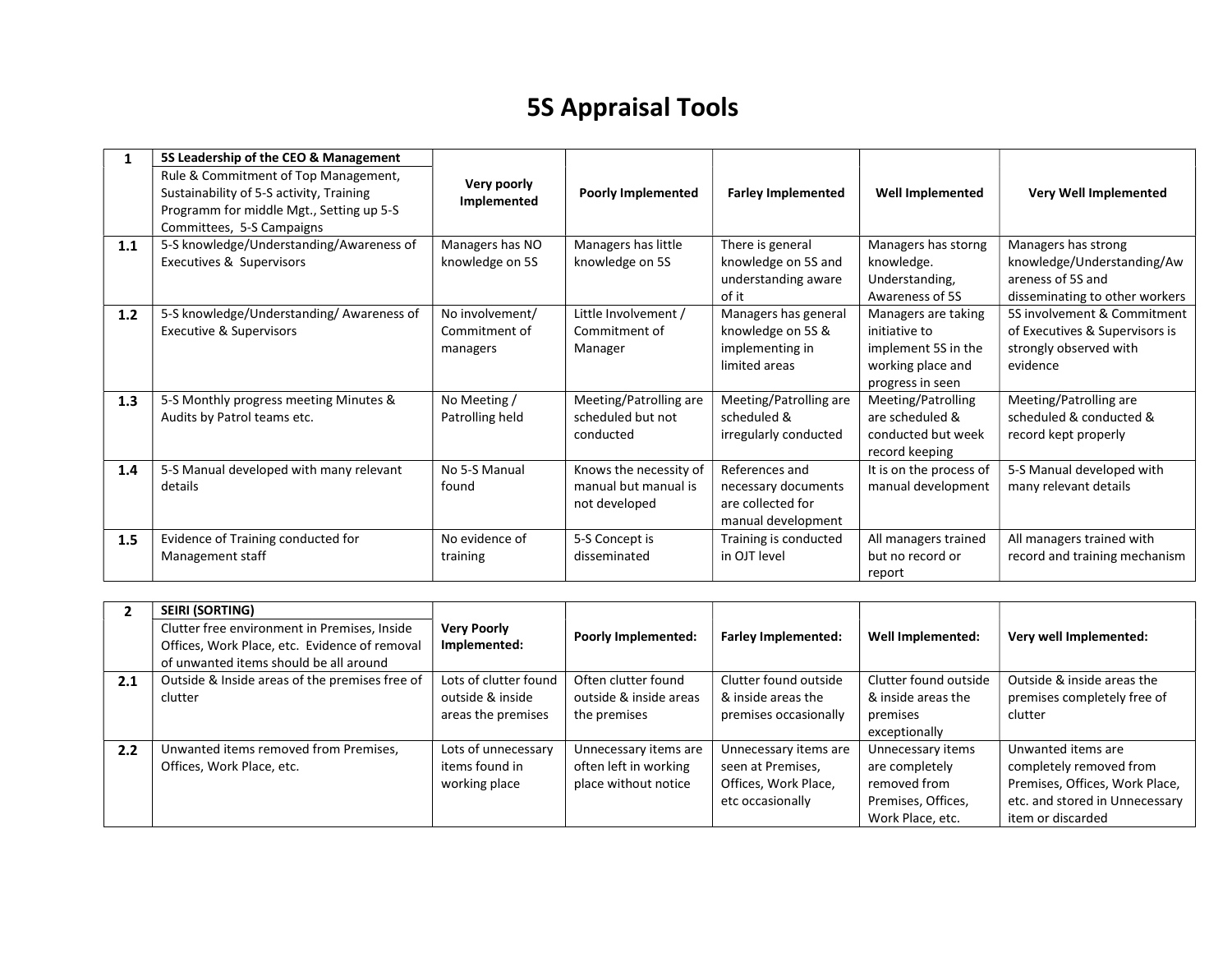| 2.3 | Tops & insides of all cupboards, selves, tables, | Lots of unnecessary  | Unnecessary items       | Unnecessary items are     | Unnecessary items are       | Tops & insides of all            |
|-----|--------------------------------------------------|----------------------|-------------------------|---------------------------|-----------------------------|----------------------------------|
|     | drawers, etc free of unwanted items              | items found tops &   | are still seen on tops  | occasionally found        | removed from tops &         | cupboards, selves, tables,       |
|     |                                                  | insides of all       | & insides of all        | tops & insides of all     | insides of all              | drawers, etc completely free of  |
|     |                                                  | cupboards, selves,   | cupboards, selves,      | cupboards, selves,        | cupboards, selves,          | unwanted items and stored in     |
|     |                                                  | tables, drawers, etc | tables, drawers, etc    | tables, drawers, etc      | tables, drawers, etc        | Unnecessary item store or        |
|     |                                                  |                      |                         |                           |                             | discarded                        |
| 2.4 | Walls are free of old Posters, Calendars,        | Lots of old Posters, | Old Posters,            | Old Posters,              | Old Posters,                | Walls are completely free of     |
|     | Pictures                                         | Calendars, Pictures, | Calendars, Pictures,    | Calendars, Pictures,      | Calendars, Pictures,        | old Posters, Calendars,          |
|     |                                                  | Stickers are found   | Stickers are still seen | Stickers are              | Stickers are removed        | Pictures, and display            |
|     |                                                  | on walls             | on walls                | occasionally found on     | from walls                  | instructions are given           |
|     |                                                  |                      |                         | walls                     |                             |                                  |
| 2.5 | Notice Boards - Current Notices with removal     | Lots of old notices  | Old notices found are   | Old notices found are     | <b>Only Current notices</b> | Only Current notices are seen    |
|     | instructions                                     | found & papers are   | often seen & papers     | seen occasionally &       | are seen on the notice      | on the notice board removal      |
|     |                                                  | displayed on top of  | are displayed on top    | still papers are          | board but no removal        | instruction are give & followed  |
|     |                                                  | other paper          | of other paper          | displayed on top of       | instruction are given       |                                  |
|     |                                                  |                      |                         | other paper               |                             |                                  |
| 2.6 | Rules for disposal with Red tags, etc            | No rules for         | Rules for disposal of   | Rules for disposal of     | Rules for disposal with     | Rules for disposal with red tags |
|     |                                                  | disposal of          | unnecessary items is    | unnecessary items is      | red tags is developed       | is and practiced with proper     |
|     |                                                  | unnecessary items    | developed but not       | developed and utilized    | and practiced for all       | record keeping                   |
|     |                                                  | from                 | followed by stuff       | with limited item/area    | items.                      |                                  |
| 2.7 | Maintenance/Prevention of sorting projects       | No evidence of       | Maintenance/Preven      | Maintenance /             | Maintenance/Preventi        | Maintenance/Prevention of        |
|     | established with mechanism to reduce             | maintenance          | tion of sorting         | Prevent of sorting.       | on of sorting               | sorting                          |
|     | Paperwork, stocks, etc                           | prevention of        | projects established    | Projects established      | Projects established        | Projects established with        |
|     |                                                  | sorting projects     | but no                  | with mechanism to         | with mechanism to           | mechanism to reduce              |
|     |                                                  | established          | implementation          | reduce paperwork          | reduce paperwork            | paperwork stocks for all areas   |
|     |                                                  |                      | mechanism               | <b>Stocks for limited</b> | stocks for major areas.     |                                  |
|     |                                                  |                      |                         | areas                     |                             |                                  |

| 3   | SEFTON (SETTING 1 ORGANISATION)<br>Ability to find whatever is required with the<br>least possible delay, evidence of eliminating<br>the waste of time throughout the institute/<br>organization | Very poorly<br>implemented                   | <b>Poorly implemented</b>                                                                               | <b>Farley implemented</b>                                                          | Will implemented                                                                 | Very will implemented                                                                                             |
|-----|--------------------------------------------------------------------------------------------------------------------------------------------------------------------------------------------------|----------------------------------------------|---------------------------------------------------------------------------------------------------------|------------------------------------------------------------------------------------|----------------------------------------------------------------------------------|-------------------------------------------------------------------------------------------------------------------|
| 3.1 | Photographic evidence of pre 5-S<br>implementation and after wards                                                                                                                               | No pictures taken<br>before 5S               | Picture were taken<br>before and after 5S<br>but sight is not<br>maintained and<br>difficult to compare | Pictures were taken<br>before and after 5S<br>but no update                        | Pictures were taken<br>before and after 5S<br>and updated but not<br>well stored | Pictures were taken before and<br>after 5S and updated regularly.<br>Pictures are kept in order (time<br>/ erase) |
| 3.2 | Visual control methods adopted to prevent<br>mix-up                                                                                                                                              | No knowledge on<br>visual control<br>methods | Little knowledge on<br>visual control<br>methods but not<br>adopted                                     | There is knowledge on<br>visual control methods<br>but applied for limited<br>area | Visual control<br>methods is adopted<br>for all areas but                        | Visual control methods is<br>practiced and there is evidence<br>of reduction of mix-up                            |
| 3.3 | Directional Boards to all facilities from the<br>Entrance onwards                                                                                                                                | No directional<br>board displayed            | Directional boards<br>are displayed to very<br>limited areas                                            | Directional boards are<br>displayed to major<br>areas (OPD, Wards,<br>Lab etc)     | Directional boards are<br>displayed to majority<br>of areas                      | Directional boards to facilities<br>from the Entrance onwards                                                     |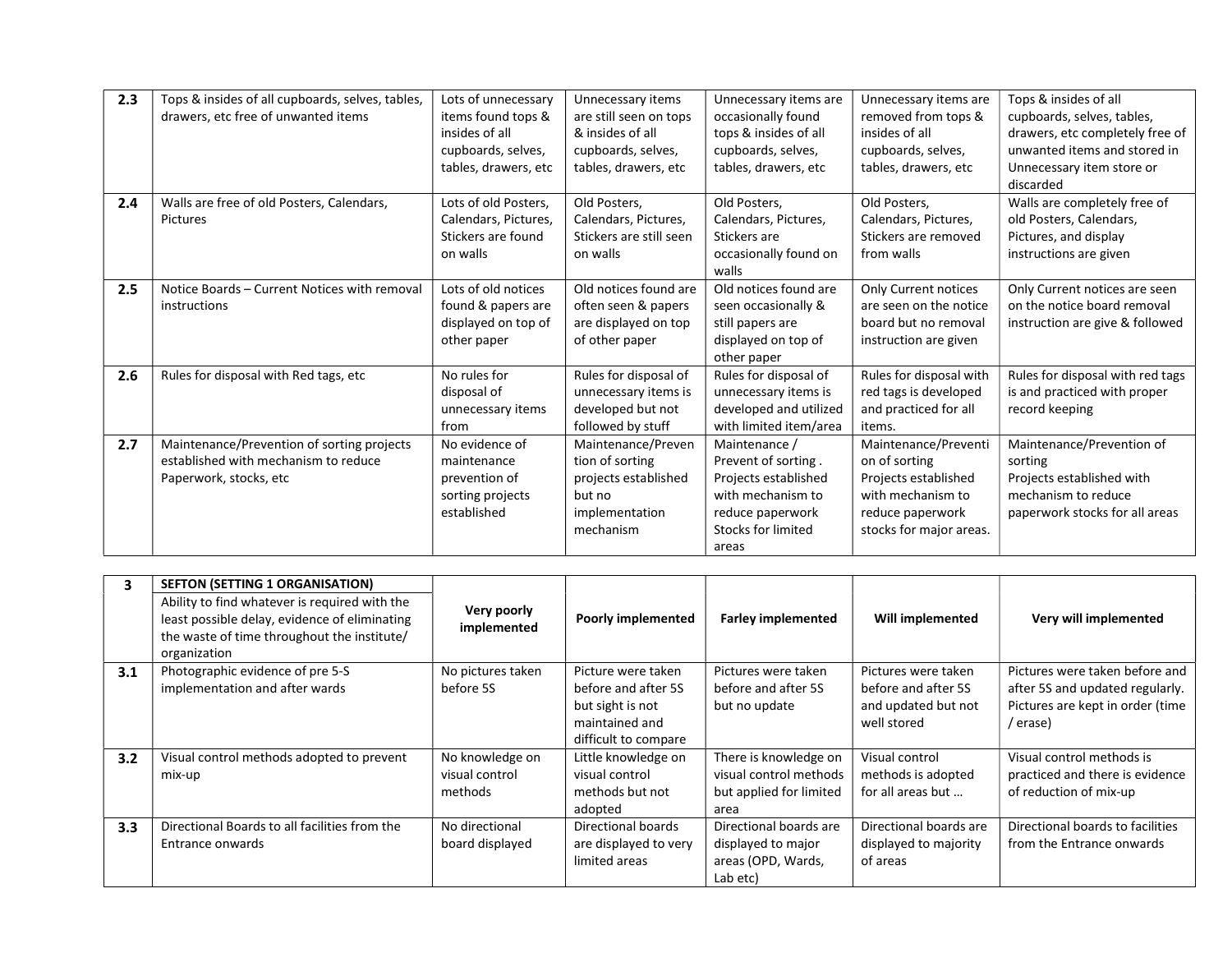| 3.4  | Hospital / Stores, etc, have corridor / Floor/<br>Direction clearly marked all machines /<br>Rooms {Toilets have identification labels}                             | No direction<br>marked                                               | <b>Direction marks</b><br>observed at very<br>limited areas                              | Direction marks<br>observed at major<br>areas                                         | <b>Direction Clearly</b><br>marked to all facilities<br>but meanings are not                                               | Direction Clearly marked to all<br>facilities and meanings are well<br>know by stuff and visitors                                       |
|------|---------------------------------------------------------------------------------------------------------------------------------------------------------------------|----------------------------------------------------------------------|------------------------------------------------------------------------------------------|---------------------------------------------------------------------------------------|----------------------------------------------------------------------------------------------------------------------------|-----------------------------------------------------------------------------------------------------------------------------------------|
|      |                                                                                                                                                                     |                                                                      |                                                                                          |                                                                                       | well know by stuff and<br>visitors                                                                                         |                                                                                                                                         |
| 3.5  | Equipement / Tools {Files, etc arranged<br>according to "Can see", "Can take out" & "Can<br>return" principle X - Axis, Y- Axis alignment is<br>evident every there | No labels for<br>identification of<br>machines / rooms<br>[toilets ] | Limited machines /<br>rooms / toilets have<br>identification labels                      | Majority of machines /<br>rooms / toilets have<br>identification labels               | All machines / rooms /<br>toilets have<br>identification labels<br>but label size and font<br>size are not<br>standardized | All machines / rooms / toilets<br>have identification labels with<br>standardized label size and<br>font size                           |
| 3.6  | Visual control methods for defect / rework /<br>files / equipment & to prevent mix-up                                                                               | Equipment (tools/<br>files, etc are NOT<br>arranged                  | Equipment /tools /<br>files, etc are<br>arranged but no<br>consideration of<br>work flow | Equipment [tools /<br>files, etc are arranged<br>but no consideration<br>of work flow | Equipment / tools /<br>files, etc are arranged<br>in proper way with<br>consideration of work<br>flow                      | All Equipment / tools / files,<br>etc, arranged according to<br>"Can see", "Can take out" &<br>"Can return" principle                   |
| 3.7  | Gangways clearly marked with passage ways /<br>entrances & exit lines / curved door openings<br>/ direction of travel                                               | X-Axis, Y-Axis<br>alignment is not<br>applied                        | X-Axis, Y-Axis<br>alignment is applied<br>in limited areas, and<br>often disorganized    | X-Axis, Y-Axis<br>alignment is evident in<br>limited areas, (notice<br>boards)        | X-Axis, Y-Axis<br>alignment is evident in<br>major areas                                                                   | X-Axis, Y-Axis alignment is<br>evident everywhere and<br>practiced all the time                                                         |
| 3.8  | Switches, Fans, Regulators, etc labeled                                                                                                                             | Visual control<br>methods are on<br>applied                          | Visual control<br>methods are<br>developed but not<br>applied                            | Visual control<br>methods are applied<br>for limited items and<br>areas               | Visual control<br>methods are applied<br>for major items and<br>areas                                                      | Visual control methods are<br>applied for all<br>Defects but rework / files /<br>equipment and to prevent mix-<br><b>up</b>             |
| 3.9  | Maintenance methods of setting established                                                                                                                          | Gangways are NOT<br>marked                                           | Gangways are NOT<br>marked in limited<br>areas                                           | Gangways clearly<br>marked with major<br>areas                                        | Gangways clearly<br>marked with all<br>necessary areas                                                                     | Gangways clearly marked with<br>all necessary areas and<br>maintaining of marks are well<br>known and followed by staff<br>and visitors |
| 3.10 | Photographic evidence of pre 5-S<br>implementation and after wards                                                                                                  | Switches, Fans,<br>Regulators, etc are<br><b>NOT labeled</b>         | Some switches, fans,<br>regulators, etc are<br>labeled                                   | Majority of switches,<br>fans, regulators, etc<br>are labeled                         | All switches, fans,<br>regulators, etc are<br>labeled                                                                      | All switches, fans, regulators,<br>etc are labeled and there is<br>evident of reducing<br>unnecessary movement                          |
| 3.11 | Visual control methods adopted to prevent<br>mix-up                                                                                                                 | NO measures taken<br>of maintaining<br>setting activities            | Maintenance<br>methods of setting<br>established but<br>practiced                        | Maintenance methods<br>of setting established<br>and applied in limited<br>areas      | Maintenance methods<br>of setting established<br>and applied in major<br>areas                                             | Maintenance methods of<br>setting established and applied<br>in all areas, followed by all staff                                        |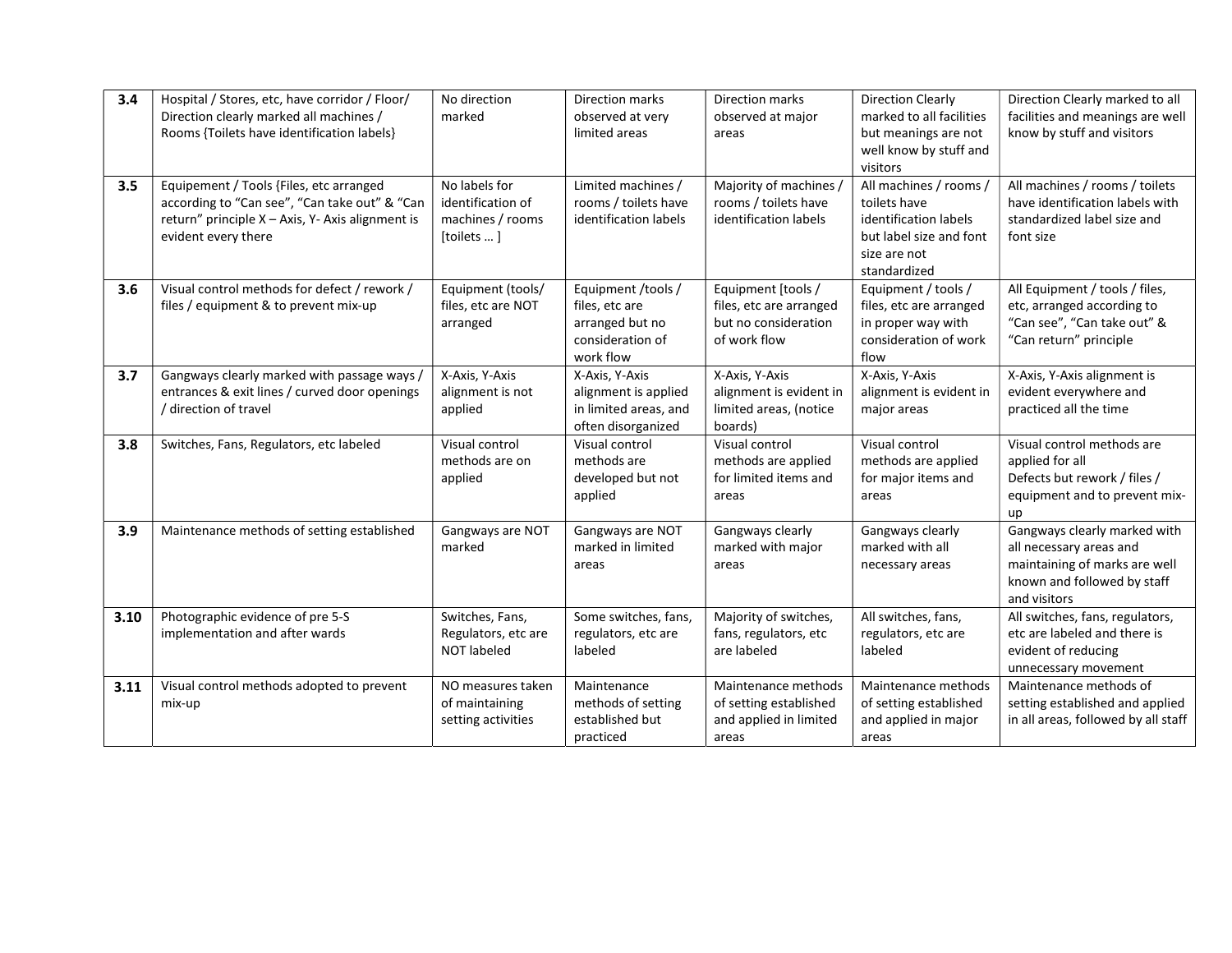| 4   | SEISO - (SHINING / CLEANLINESS)                                                                                                                          |                                                                                                                |                                                                                                                          |                                                                                                                      |                                                                                                                                              |                                                                                                                   |
|-----|----------------------------------------------------------------------------------------------------------------------------------------------------------|----------------------------------------------------------------------------------------------------------------|--------------------------------------------------------------------------------------------------------------------------|----------------------------------------------------------------------------------------------------------------------|----------------------------------------------------------------------------------------------------------------------------------------------|-------------------------------------------------------------------------------------------------------------------|
|     | The cleanliness all round the instruction<br>should have been carried out according to the<br>5-S concepts                                               | <b>Very Poorly</b><br>implement                                                                                | <b>Poorly implement</b>                                                                                                  | <b>Fairley implement</b>                                                                                             | Well implement                                                                                                                               | Very well implement                                                                                               |
| 4.1 | Floors, walls, windows, toilets, change rooms<br>in working other and dean                                                                               | Majority of areas of<br>floors, walls,<br>windows, toilets,<br>change room not in<br>working order at<br>dirty | Floors, walls,<br>windows, toilets,<br>change rooms are<br>dean in limited areas<br>but not in working<br>order          | Floors, walls,<br>windows, toilets,<br>change rooms are<br>clean in major areas<br>but not in working<br>order       | Floors, walls,<br>windows, toilets,<br>change rooms in<br>working order and<br>clean in major areas                                          | Floors, walls, windows, toilets,<br>change rooms in working order<br>clean                                        |
| 4.2 | Daily self cleaning (3 min/ 5 min.) is practices                                                                                                         | No Daily cleaning<br>activity practiced                                                                        | Self cleaning is<br>planed but practiced                                                                                 | Self cleaning (3 Min/5<br>Min) is practiced but<br>not daily basis                                                   | Daily self cleaning (3<br>Min $/$ 5 Min) is<br>practices with all staff<br>participation                                                     | Daily self cleaning (3 Min / 5<br>Min) is practiced with all staff<br>participation and checked list is<br>use    |
| 4.3 | Cleaning responsibility Maps and schedules<br>displayed                                                                                                  | No Cleaning<br>responsibility Maps<br>or job allocation<br>and schedules<br>displayed                          | Changing<br>responsibility Maps<br>or job allocation and<br>schedules displayed<br>but not followed by<br>limited staffs | Changing<br>responsibility Maps or<br>job allocation and<br>schedules displayed<br>but followed by<br>limited staffs | Changing<br>responsibility Maps or<br>job allocation and<br>schedules displayed<br>but not followed by<br>majority of staff                  | Changing responsibility Maps<br>and schedules displayed and<br>followed by all staff at all shift                 |
| 4.4 | Waste bin strategy is implemented                                                                                                                        | No waste bin<br>strategy                                                                                       | Waste bin strategy is<br>developed but not<br>applied                                                                    | Waste bin strategy is<br>developed and applied<br>in limited areas                                                   | Waste bin strategy is<br>developed and applied<br>in major areas                                                                             | Waste bin strategy is<br>developed and applied in all<br>areas                                                    |
| 4.5 | Use of adequate cleaning tools is evident                                                                                                                | No adequate<br>cleaning tools are<br>placed in the area                                                        | Only few cleaning<br>tools are seen and<br>these are not in good<br>working condition                                    | Few and proper<br>cleaning tools are<br>placed in the area and<br>these are in working<br>condition                  | Adequate cleaning<br>tools are placed to<br>clean for major areas                                                                            | Adequate cleaning tools are<br>used for cleaning of all areas<br>and handled properly                             |
| 4.6 | Storage of cleaning tools -<br>Brooms/ Mops/ Other equipment                                                                                             | Cleaning tools -<br>Brooms/Mops/<br>Other equipment<br>are not stored<br>properly                              | Cleaning tools -<br>Brooms/Mops/<br>Other equipment are<br>stored are one place<br>but some of them<br>are out of order  | Cleaning tools -<br>Brooms/Mops/ Other<br>equipment are stored<br>by tools in one place                              | Cleaning tools -<br>Brooms/Mops/ Other<br>equipment are stored<br>by tools and labeled<br>properly                                           | Cleaning tools -Brooms/Mops/<br>Other equipment are stored in<br>one place with labels and<br>hangers             |
| 4.7 | Machines/Equipment/Tools/Furniture at a<br>high level of Cleanliness & maintenance<br>schedules displayed<br>General appearance of cleanliness all round | Machines /<br>Equipment / Tools /<br>Furniture are not<br>cleaned, out of<br>order, or in trouble              | Only few<br>Machines/Equipment<br>/Tools/Furniture at a<br>high level of<br><b>Cleanliness</b>                           | Some Machines /<br>Equipment / Tools /<br>Furniture at a high<br>level of Cleanliness                                | Majority of Machines /<br>Equipment / Tools /<br>Furniture at a high<br>level of Cleanliness<br>Maintenance schedule<br>is not displayed yet | Machines / Equipment / Tools<br>/ Furniture at a high level of<br>Cleanliness & maintenance<br>schedule displayed |
| 4.8 | Floors, Walls, Windows, Toilets, Change<br>Rooms in working order and clean                                                                              | General appearance<br>of the area is dirty,<br>smelly and<br>disorganized                                      | General appearance<br>is clean but<br>disorganized                                                                       | General appearance is<br>clean, tidy and<br>organized in limited<br>areas                                            | General appearance is<br>clean, tidy and<br>organized in major<br>areas                                                                      | General appearance of<br>Cleanliness all round                                                                    |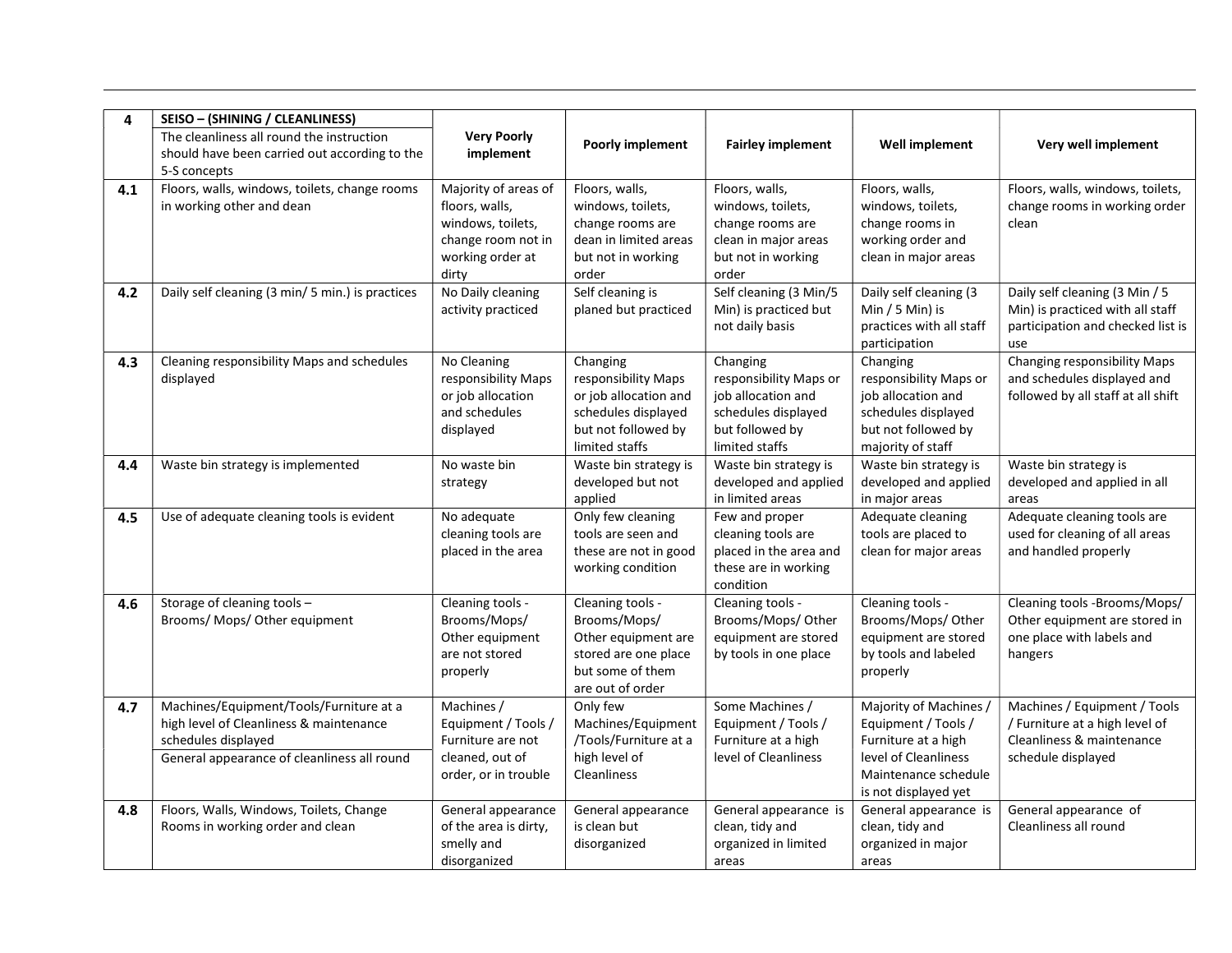| 5   | SEIKETSU(STANDARDIZATION)                       |                            |                                        |                                             |                                           |                                                  |
|-----|-------------------------------------------------|----------------------------|----------------------------------------|---------------------------------------------|-------------------------------------------|--------------------------------------------------|
|     | High level of standardization in all activities | Very poorly                | <b>Poorly implemented</b>              | <b>Farley implemented</b>                   | <b>Well implemented</b>                   | Very well implemented                            |
|     | carried out in SEIRI, SEITON and the evidence   | implemented                |                                        |                                             |                                           |                                                  |
|     | of such standards being practiced all around    |                            |                                        |                                             |                                           |                                                  |
| 5.1 | 5-S procedures adopted & standardized on        | No 5-S procedures          | 5-S Procedures                         | 5-S Procedures                              | 5-S Procedures adopted                    | 5-S Procedures adopted and                       |
|     | Check lists & Labels                            | adoption &                 | adopted but not                        | adopted and                                 | and standardized on                       | standardized on Check lists &                    |
|     |                                                 | standardization on         | standardized on                        | standardized on Check                       | Check lists & Labels at                   | Labels at all areas                              |
|     |                                                 | Check lists & Labels       | Check lists & Labels                   | lists & Labels at                           | major areas                               |                                                  |
|     |                                                 |                            |                                        | limited areas                               |                                           |                                                  |
| 5.2 | 5-S Procedures adopted & standardized in        | No 5-S Procedures          | 5-S Procedures                         | 5-S Procedures                              | 5-S Procedures adopted                    | 5-S Procedures adopted &                         |
|     | Corridors / Isles & Gangways                    | adoption &                 | adopted but not                        | adopted &                                   | & standardized in                         | standardized in Corridors /                      |
|     |                                                 | standardization in         | standardized in                        | standardized in                             | Corridors / Isles &                       | Isles & Gangways at all areas                    |
|     |                                                 | Corridors / Isles &        | Corridors / Isles &                    | Corridors / Isles &                         | Gangways at major                         |                                                  |
|     |                                                 | Gangways                   | Gangways                               | Gangways at limited                         | areas                                     |                                                  |
|     |                                                 |                            |                                        | areas                                       |                                           |                                                  |
| 5.3 | Orderliness in the use of Corridors / Isles &   | No rules/ regulation       | Rules/regulation for                   | Rules/regulation for                        | Rules/regulation for                      | Rules/regulation for the uses                    |
|     | Gangways by Pedestrians                         | for the uses of            | the uses of Corridors                  | the uses of Corridors /                     | the uses of Corridors /                   | of Corridors / Isles &                           |
|     |                                                 | Corridors / Isles &        | / Isles & Gangways is<br>developed but | Isles & Gangways is                         | Isles & Gangways is                       | Gangways is developed &                          |
|     |                                                 | Gangways by<br>Pedestrians |                                        | developed & applied<br>to limited areas for | developed & applied to<br>major areas for | applied to all areas for<br>maintain orderliness |
|     |                                                 |                            | applied                                | maintain orderliness                        | maintain orderliness                      |                                                  |
| 5.4 | Visuals on Danger / Open & Shut directional     | No visualized              | Symbols / marks /                      | Symbols / marks /                           | Symbols / marks / signs                   | Symbols / marks / signs for                      |
|     | Labels on Valves / Doors                        | symbols / marks /          | signs for Danger /                     | signs for Danger /                          | for Danger / Open &                       | Danger / Open & Shut                             |
|     |                                                 | signs for Danger /         | Open & Shut                            | Open & Shut                                 | Shut directional Labels                   | directional Labels on Valves /                   |
|     |                                                 | Open & Shut                | directional Labels on                  | directional Labels on                       | on Valves / Doors has                     | Doors has designed & applied                     |
|     |                                                 | directional Labels         | Valves / Doors has                     | Valves / Doors has                          | designed & applied in                     | in all areas                                     |
|     |                                                 | on Valves / Doors          | designed but not                       | designed & applied in                       | major areas                               |                                                  |
|     |                                                 |                            | applied                                | limited areas                               |                                           |                                                  |
| 5.5 | Standardized visuals on Oil/Lubricant           | No visualized              | Symbols / marks /                      | Symbols / marks /                           | Symbols / marks / signs                   | Symbols / marks / signs for Oil                  |
|     | Containers & Fire Extinguishers etc             | symbols / marks /          | signs for Oil /                        | signs for Oil /                             | for Oil / Lubricant                       | / Lubricant Containers & Fire                    |
|     |                                                 | signs for Oil /            | <b>Lubricant Containers</b>            | <b>Lubricant Containers</b>                 | <b>Containers &amp; Fire</b>              | Extinguishers etc has                            |
|     |                                                 | Lubricant                  | & Fire Extinguishers                   | & Fire Extinguishers                        | Extinguishers etc has                     | developed & applied in all                       |
|     |                                                 | Containers & Fire          | etc has developed                      | etc has developed &                         | developed & applied in                    | areas                                            |
|     |                                                 | Extinguishers etc          | but not applied                        | applied in limited                          | major areas                               |                                                  |
|     |                                                 |                            |                                        | areas                                       |                                           |                                                  |
| 5.6 | Innovative Visual Control methods               | No evidence of             | Knowledge of visual                    | Common visual                               | <b>Innovative Visual</b>                  | <b>Innovative Visual Control</b>                 |
|     | implemented                                     | visualization              | control is seen but                    | control method is                           | Control methods                           | methods implemented for                          |
|     |                                                 |                            | not applied                            | applied                                     | implemented for                           | majority of areas                                |
|     |                                                 |                            |                                        |                                             | limited place                             |                                                  |
| 5.7 | Maintenance/Storage of Files/Records in         | No rules /                 | Rules / Regulations;                   | Rules / Regulations;                        | Rules / Regulations; for                  | Rules / Regulations; for Filing                  |
|     | Offices/Workplaces, etc                         | regulations for            | for Filing / Record                    | for Filing / Record                         | Filing / Record keeping                   | / Record keeping is                              |
|     |                                                 | Filing/Record              | keeping is                             | keeping is established                      | is established and                        | established and practiced in                     |
|     |                                                 | keeping                    | established but not                    | and practiced in                            | practiced in majority of                  | all areas                                        |
|     |                                                 |                            | practiced                              | limited areas                               | areas                                     |                                                  |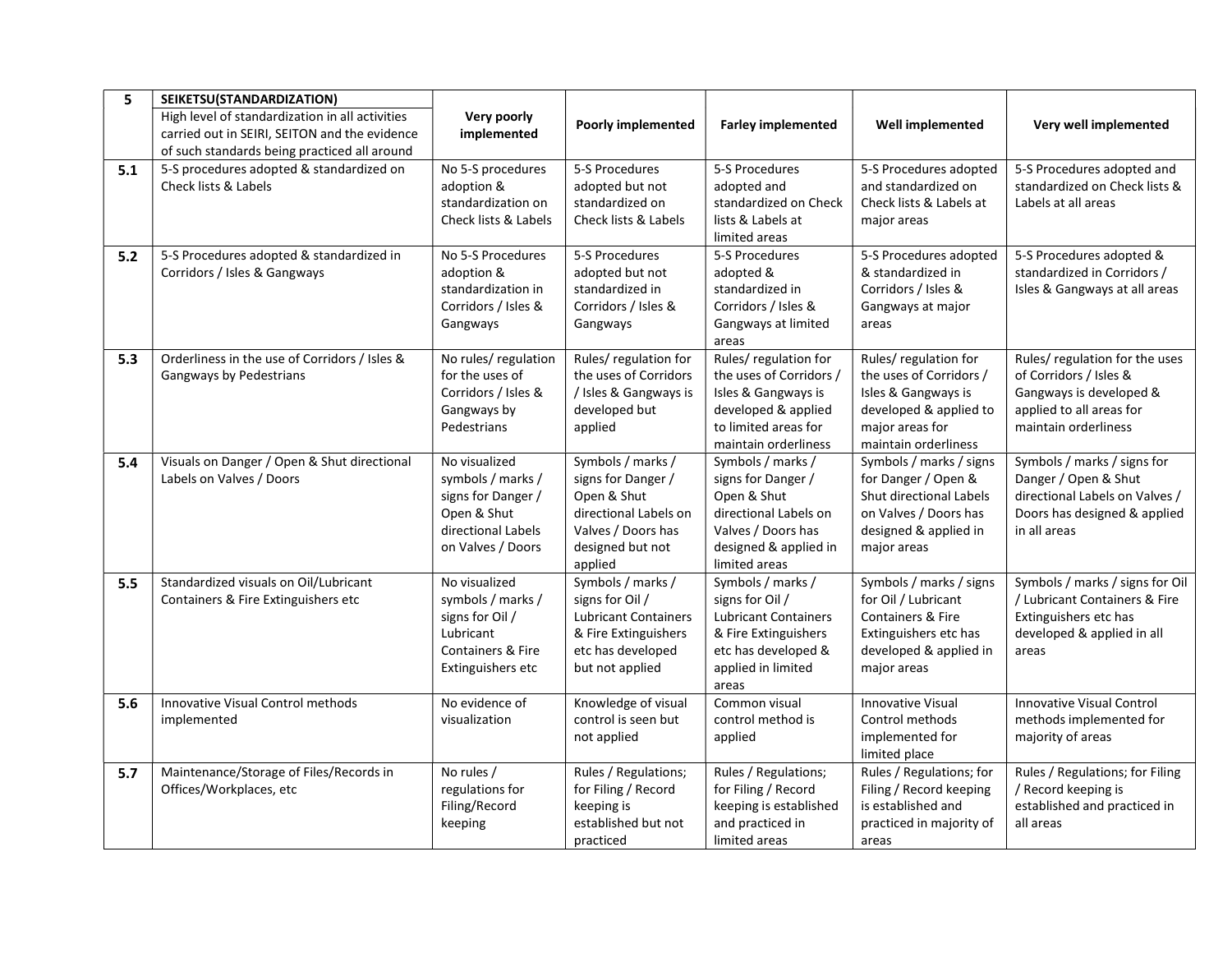| 5.8 | Standardization/Orderliness in Keeping | No rules for Keeping | Rules for Keeping         | Standardization/          | Standardization/                | Standardization/ Orderliness |
|-----|----------------------------------------|----------------------|---------------------------|---------------------------|---------------------------------|------------------------------|
|     | Furniture / Equipment                  | Furniture /          | Furniture /               | Orderliness in Keeping    | Orderliness in Keeping          | in Keeping Furniture /       |
|     |                                        | Equipment            | Equipment is              | Furniture / Equipment     | Furniture / Equipment           | Equipment with zoning at all |
|     |                                        |                      | established but not       | with zoning at limited    | with zoning at majority         | areas / sections             |
|     |                                        |                      | practiced                 | areas / sections          | of areas / sections             |                              |
| 5.9 | Standardized Check lists for common    | Check list are not   | <b>Standardized Check</b> | <b>Standardized Check</b> | <b>Standardized Check lists</b> | Standardized Check lists are |
|     | <b>Administrative Procedures</b>       | developed            | lists are developed       | lists are developed for   | are developed for               | developed for all            |
|     |                                        |                      | but not used              | limited administrative    | major administrative            | administrative procedures &  |
|     |                                        |                      |                           | procedures                | procedures                      | effectively used             |

| 6   | <b>SHITSUKE - (SUSTAIN / SELF DISCIPLINE)</b><br>Evidence of an disciplined approach to all<br>5-S activities through proper Training &<br>Development, which shows the sustainability | Very poorly<br>implemented                                      | <b>Poorly implemented</b>                                                                                 | <b>Farley implemented</b>                                                                                              | Well implemented                                                                                                       | Very well implemented                                                                                                       |
|-----|----------------------------------------------------------------------------------------------------------------------------------------------------------------------------------------|-----------------------------------------------------------------|-----------------------------------------------------------------------------------------------------------|------------------------------------------------------------------------------------------------------------------------|------------------------------------------------------------------------------------------------------------------------|-----------------------------------------------------------------------------------------------------------------------------|
| 6.1 | in the long term<br>Evidence of regular training Program for all<br>categories of Employees                                                                                            | No Evidence of<br>regular training<br>Program                   | Training Program is<br>established &<br>conducted once or<br>twice. No proper<br>report kept              | <b>Training Programs for</b><br>major carders are<br>established,<br>occasionally<br>conducted and record<br>are kept  | <b>Training Programs for</b><br>major carders are<br>established, regularly<br>conducted and record<br>are kept        | <b>Training Programs for all</b><br>carders are established,<br>regularly conducted and<br>record are kept                  |
| 6.2 | Evidence of 5-S group Activities & promotion<br>of Kaizen Schemes                                                                                                                      | No evidence of 5-S<br>group Activities                          | Work Improvement<br>Team is established<br>but no activities                                              | Work Improvement<br>Team is established,<br>meet occasionally                                                          | Work Improvement<br>Team is established,<br>meet regularly                                                             | Work Improvement Team is<br>established, meet regularly<br>and ZEN is promoted                                              |
| 6.3 | Evidence id carrying out Internal Audits by<br><b>Patrol Teams</b>                                                                                                                     | No evidence in<br>carrying out<br><b>Internal Audits</b>        | Quality Improvement<br>Team scheduled<br>periodical evaluation<br>but not conducted                       | Quality Improvement<br>Team conducted<br>Internal evaluation<br>occasionally                                           | <b>Quality Improvement</b><br>Team conducted<br>Internal evaluation<br>periodically                                    | <b>Quality Improvement Team</b><br>conducted Internal evaluation<br>periodically with proper<br>records and report/feedback |
| 6.4 | Self discipline amongst workforce / Good &<br>Bad Point Stickers, etc                                                                                                                  | No self-discipline<br>measure taken<br>among stuff              | Self discipline check<br>list / Good & Bad<br>Point Stickers, etc are<br>developed but not in<br>practice | Self discipline check<br>list / Good & Bad Point<br>Stickers, etc are<br>developed & used in<br>pilot areas / sections | Self discipline check list<br>/ Good & Bad Point<br>Stickers, etc are<br>developed & used in<br>major areas / sections | Self discipline check list /<br>Good & Bad Point Stickers,<br>etc are developed & used in<br>all areas / sections           |
| 6.5 | Evidence of 5-S Slogan & Poster Competitions<br>among Employees Families                                                                                                               | No evidence on 5-S<br>Slogan & Poster<br>displayed              | 5-S Slogan & Poster<br>displayed but not in<br>effective way or<br>difficult to be<br>recognized          | 5-S Slogan & Poster<br>displayed in the place<br>where 5-S is<br>implemented                                           | 5-S Slogan & Poster<br>displayed in majority of<br>the areas / sections &<br>well recognized by stuff<br>and visitors  | 5-S corner is established and<br>display Slogan, Posters,<br>picture, etc. for information<br>sharing and reminder          |
| 6.6 | Evidence of Self Discipline among visitors to<br>the institution                                                                                                                       | No evidence to Self<br>Discipline among<br>visitors             | Instructions / guide<br>are given to visitors<br>but not followed                                         | Instructions / guide<br>are given and adopted<br>by visitors in limited<br>areas / sections                            | Instructions / guide are<br>given and adopted by<br>visitors in majority of<br>areas / sections                        | <b>Evidence of Self Discipline</b><br>among visitors to the<br>institution                                                  |
| 6.7 | Evidence of Self Discipline in the overall<br>institution                                                                                                                              | No evidence of Self<br>Discipline in the<br>overall institution | Developing on the<br>above                                                                                | Depending on the<br>above                                                                                              | Depending on the<br>above                                                                                              | Depending on the above                                                                                                      |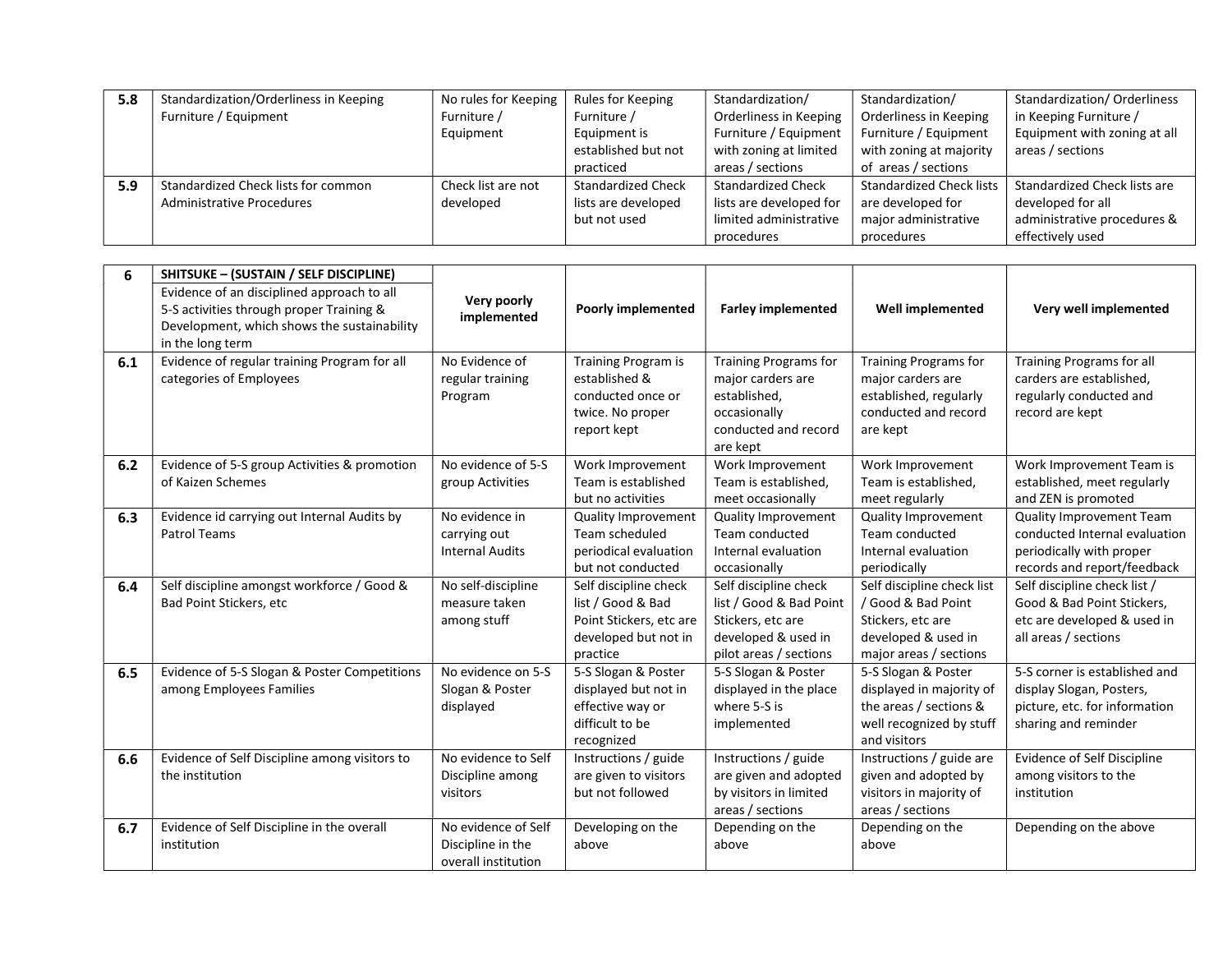|     | <b>Productivity / Services</b>                                                                |                            |                           |                           |                       |                             |
|-----|-----------------------------------------------------------------------------------------------|----------------------------|---------------------------|---------------------------|-----------------------|-----------------------------|
|     | Measures how efficiently Inputs to Output are<br>used to produce goods & services with better | Very poorly<br>implemented | <b>Poorly implemented</b> | <b>Farley implemented</b> | Well implemented      | Very well implemented       |
|     | management techniques & work methods                                                          |                            |                           |                           |                       |                             |
| 7.1 | Evidence of methods and systems adopted to                                                    | No Evidence                | Method was drafted        | Method was tried and      | Method and system are | Method and system are fully |
|     | improve productivity / employee                                                               |                            | but not implemented       | system was                | operated properly     | utilized                    |
|     |                                                                                               |                            |                           | established               |                       |                             |
| 7.2 | Sustained Productivity increased results                                                      | No Evidence                | Increase once             | Increase but not          | Increase but stable   | Increase and continue       |
|     | Output to the Input                                                                           |                            |                           | sustain                   |                       |                             |
| 7.3 | Use of innovative methods by which                                                            | No Evidence                | Planning only             | Plan and some trial       | Introduced            | Already operated            |
|     | Productivity increased                                                                        |                            |                           |                           |                       |                             |
| 7.4 | Efficiency & Effectiveness (Doing things Right                                                | No Evidence                | Planning only             | Plan and some trial       | Introduced            | Already operated            |
|     | and Doing the Right things)                                                                   |                            |                           |                           |                       |                             |
| 7.5 | Evidence in the use of 5-S Process to increase                                                | No Evidence                | Planning only             | Plan and some trial       | Introduced            | Already operated            |
|     | Productivity                                                                                  |                            |                           |                           |                       |                             |

| 8   | Quality<br>Goal is to create satisfied customers by doing<br>100% right work, responding speedily to<br>requirements every time thus gaining trust &<br>confidence | Very poorly<br>implemented | <b>Poorly implemented</b> | <b>Farley implemented</b> | Well implemented | Very well implemented |
|-----|--------------------------------------------------------------------------------------------------------------------------------------------------------------------|----------------------------|---------------------------|---------------------------|------------------|-----------------------|
| 8.1 | Communication plans are evident for<br>implementation of Quality Improvement                                                                                       | No Evidence                | Planning only             | Plan and some trial       | Introduced       | Already operated      |
| 8.2 | Evidence of fewer reject, less wastage, less<br>rework through 5S Process                                                                                          | No Evidence                | Planning only             | Plan and some trial       | Introduced       | Already operated      |
| 8.3 | Evidence of Direction & Coordination to<br>improve Quality by 5S Activity                                                                                          | No Evidence                | Planning only             | Plan and some trial       | Introduced       | Already operated      |
| 8.4 | Sustainable Quality in Products or Services<br>evident through 5S Process                                                                                          | No Evidence                | Planning only             | Plan and some trial       | Introduced       | Already operated      |
| 8.5 | The Quality in the Process of the Manufacture<br>/ Service by 5S implementation                                                                                    | No Evidence                | Planning only             | Plan and some trial       | Introduced       | Already operated      |

| 9   | Cost                                                                                   |                            |                           |                           |                         |                           |
|-----|----------------------------------------------------------------------------------------|----------------------------|---------------------------|---------------------------|-------------------------|---------------------------|
|     | The intrinsic cost of providing products/<br>services 10 declared standards by a given | Very poorly<br>implemented | <b>Poorly implemented</b> | <b>Farley implemented</b> | Well implemented        | Very well implemented     |
|     | specified process right first time & every time                                        |                            |                           |                           |                         |                           |
| 9.1 | Evidence in reduction in cost of Materials,                                            | No Evidence                | Planning only             | Some cost reductions      | Many cost reduction     | Big amount of cost was    |
|     | Labors, Energy, Overheads, etc                                                         |                            |                           | are appeared              | activities are appeared | reduced                   |
| 9.2 | Tangible cost advantages through 5-S                                                   | No Evidence                | Planning only             | Some cost reductions      | Many cost reduction     | Big amount of cost was    |
|     | Methods in waste control                                                               |                            |                           | are appeared through      | activities are appeared | reduced through reducing  |
|     |                                                                                        |                            |                           | reducing waste            | through reducing waste  | waste                     |
| 9.3 | Evidence of lowering defects by introducing                                            | No Evidence                | Planning only             | Some defect causes        | Many defect causes      | Big defect were reduced   |
|     | 5-S Concept                                                                            |                            |                           | were reduced              | were reduced            |                           |
| 9.4 | Evidence of lowering Inventory Cost by the                                             | No Evidence                | Planning only             | Plan and some trial       | Inventory cost was      | Large amount of inventory |
|     | use of 5-S Methods                                                                     |                            |                           |                           | reduced a little        | cost was reduced          |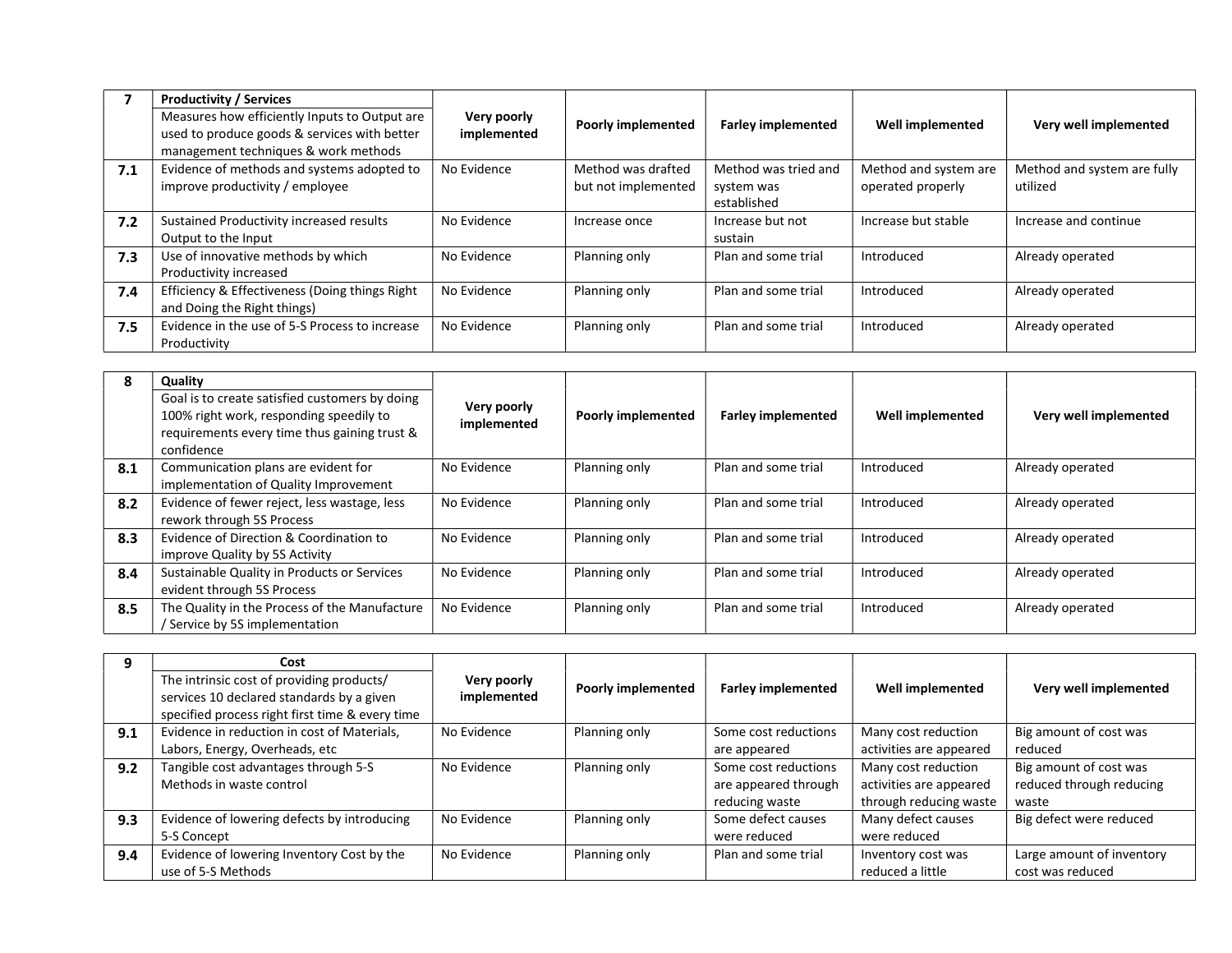| $\Omega$ C<br>J.J | of Workers/ I<br>/ Machines by<br>Lowering idle time c | No Evidence | Planning only | Plan and some trial | Idle time was shorten | Idle time was shorten |
|-------------------|--------------------------------------------------------|-------------|---------------|---------------------|-----------------------|-----------------------|
|                   | -S Activity ک-د                                        |             |               |                     | partly                |                       |

| 10   | Safety                                                                                                        |                            |                                                     |                                         |                                                     |                                               |
|------|---------------------------------------------------------------------------------------------------------------|----------------------------|-----------------------------------------------------|-----------------------------------------|-----------------------------------------------------|-----------------------------------------------|
|      | The overall safety to Employees, Visitors and<br>Property is evidently displayed by the use of<br>5-S Process | Very poorly<br>implemented | <b>Poorly implemented</b>                           | <b>Farley implemented</b>               | Well implemented                                    | Very well implemented                         |
| 10.1 | Evidence of the effect of safety measured by<br>less accidents occurred in the year                           | No Evidence                | Planning only                                       | Plan and some trial                     | Introduced                                          | Already operated                              |
| 10.2 | Methods adopted in Machinery & Equipment<br>on safety measures                                                | No Evidence                | Planning only                                       | Plan and some trial                     | Introduced                                          | Already operated                              |
| 10.3 | Methods adopted to protect the Employees /<br>Visitors on safety measures                                     | No Evidence                | Planning only                                       | Plan and some trial                     | Introduced                                          | Already operated                              |
| 10.4 | Evidence of Safety Measures adopted in<br>providing an excellent Product / Service                            | No Evidence                | Planning only                                       | Plan and some trial                     | Introduced                                          | Already operated                              |
| 10.5 | Evidence of Safety culture in the Hospital                                                                    | No Evidence                | Some People<br>consider the<br>importance of safety | Staff knows the<br>importance of safety | Staff understand how<br>to keep safe<br>environment | Staff implement to create<br>safe environment |

| 11   | <b>Delivery</b>                                                  |                            |                           |                           |                         |                               |
|------|------------------------------------------------------------------|----------------------------|---------------------------|---------------------------|-------------------------|-------------------------------|
|      | Evidence in the reduction of the delivery time                   | Very poorly<br>implemented | <b>Poorly implemented</b> | <b>Farley implemented</b> | Well implemented        | Very well implemented         |
|      | to the Product / Service by the<br>implementation of 5-S Process |                            |                           |                           |                         |                               |
| 11.1 | Evidence of timely delivery of Product /                         | No Evidence                | Planning only             | Plan and some trial       | Introduced              | Already deliver timely        |
|      | Services                                                         |                            |                           |                           |                         |                               |
| 11.2 | Evidence methods implemented through 5-S                         | No Evidence                | Planning only             | Plan and some trial       | Delivery time was       | Delivery time was shorted     |
|      | Method to shorten delivery time                                  |                            |                           |                           | shorten a little        | drastically                   |
| 11.3 | Overall effect to Institution / Organization by                  | No Evidence                | Planning only             | Institution/Organization  | Institution /           | Institution / Organization is |
|      | reducing delivery time                                           |                            |                           | was established           | Organization is working | working well                  |
| 11.4 | Evidence of Employee participation to reduce                     | No Evidence                | Planning only             | Plan and some trial       | Some staff was involved | Many staff are involved       |
|      | the delivery time                                                |                            |                           |                           |                         |                               |
| 11.5 | Evidence of just in time in the Hospital                         | No Evidence                | Planning only             | Plan and some trial       | Introduced              | Already operated              |

| 12   | <b>Morale</b>                               |             |                           |                           |                       |                       |
|------|---------------------------------------------|-------------|---------------------------|---------------------------|-----------------------|-----------------------|
|      | Evidence of the overall Institution /       | Very poorly | <b>Poorly implemented</b> | <b>Farley implemented</b> | Well implemented      | Very well implemented |
|      | Organization in Improving the Morale by the | implemented |                           |                           |                       |                       |
|      | Implementation of 5-S Process               |             |                           |                           |                       |                       |
| 12.1 | Level of Morale displayed by Executives /   | No Evidence | Planning guideline        | Established guideline     | Some staff follow the | Many staff follow the |
|      | <b>Staff Workers</b>                        |             | only                      |                           | guideline             | guideline             |
| 12.2 | Innovative methods adopted to improve the   | No Evidence | Planning only             | Plan and some trial       | Introduced            | Already operated      |
|      | Morale of Employees                         |             |                           |                           |                       |                       |
| 12.3 | Evidence of Projects carried out by the     | No Evidence | Planning only             | Plan and some trial       | Introduced            | Already operated      |
|      | Employees to display high level of Morale   |             |                           |                           |                       |                       |
| 12.4 | Benefits extended by Management to          | No Evidence | Planning only             | Plan and some trial       | Introduced            | Already operated      |
|      | increase the morale of Employees            |             |                           |                           |                       |                       |